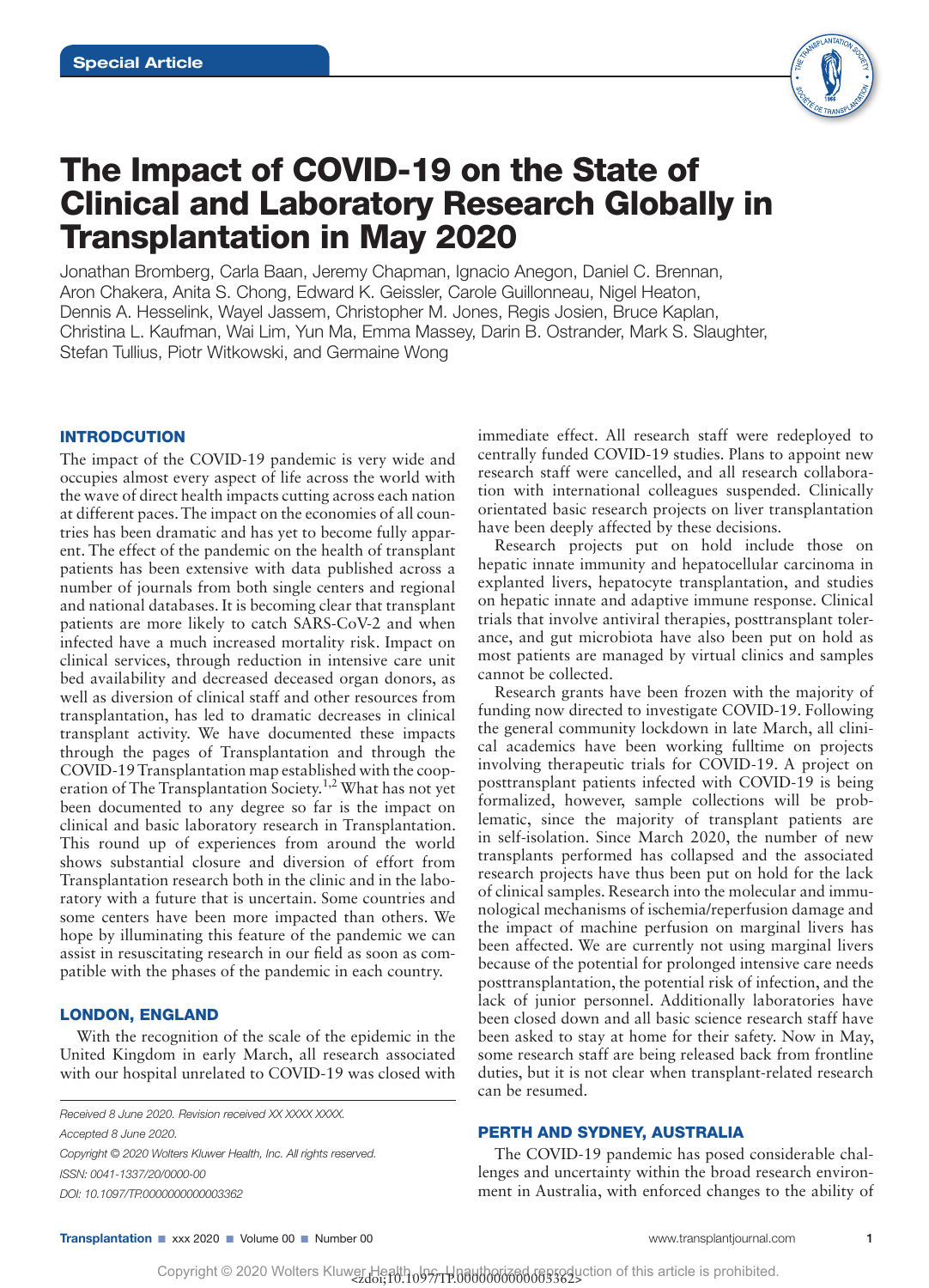researchers to conduct studies within the confine of the restrictions imposed by the research institute or hospitals. The National Health and Medical Research Council (NHMRC), Australia's peak body for research funding has acknowledged the difficulties in performing research during the pandemic and has made allowances for variations to the milestones for project completion. The current priorities for the NHMRC and the Australian Research Council are COVID-19-related research. Some of the current funding schemes for trials and cohort studies, and the Synergy grants initiative have been delayed and rescheduled, leaving financial and career uncertainties among our research staff.

At a local level, there have been important caveats when determining the continuation of study and trial activities, as opposed to the safety and willingness of participants to engage in these activities. The temporary discontinuation of acute kidney transplant services in Australia and the apprehension of excess immunosuppression in transplant recipients have led to the suspension of investigator and contract transplant study and trial activities. Although acute transplant service has recommenced in Australia in early May, there continues to be a general reluctance to reinitiate clinical research activities, in accordance with the advice and guidance of the NHMRC to prioritize the safety and well-being of research participants and staff. In addition, the decisions of hospitals and research institutions to impose restrictions on external personnel attending research centers, including study and trial participants have further added to the complexity of conducting research. Particularly affected are studies that assess the impact of modification of healthcare service and delivery on the health outcomes of vulnerable participants such as in children with chronic kidney disease or have received kidney transplants. The approach to recruitment and consent for participants in studies and trials has led to transformation from face- to-face recruitment to use of video conferencing and telephone, subjected to ethics committee approval. This has proved especially problematic for the recruitment of pediatric and adolescent participants of nonconsenting ages.

COVID-19 has had an equally severe effect on laboratory research, with trials of experimental therapies largely halted due to concerns related to the risk of COVID-19 and potential for increased severity of infections in affected individuals. Usual monitoring practices have become problematic, with closures of regional boundaries and shipping of samples to central laboratories has in some circumstances ceased. Furthermore, the impact of social distancing and closures of university campuses and institutes has limited laboratory work to critical experiments, which jeopardizes completion dates for students and limits data collection for future grant funding applications.

Although Australia has started to relax COVID-19 restriction, which may have a favorable impact on restarting and increasing current research activities, the engagement with international collaborators from "higher risk" countries with a greater number of COVID-19 cases remains very restricted. Each country is at a different phase of the pandemic response and research activities governed by their internal organizational structures are hetergeneous. Consequently, reliance on international collaborators to participate in jointly funded studies and trials remains

unpredictable. The research landscape has changed with the effects likely to be felt for many years.

#### ROTTERDAM, THE NETHERLANDS

The laboratory research program at the Erasmus MC, Rotterdam, was mostly stopped on March 16, 2020. Since then, researchers have no longer been allowed to be physically present in the Erasmus MC. This was a far-reaching step which heavily impacted our laboratory research activities. Only for experiments with living material (cells and animals), laboratory personnel have been allowed to come to the research facilities to finalize experiments with all others working from home up to April 30. Our clinical research programs have been minimized, which impacted the transplant-related laboratory research. For example, hardly any patient blood and urine samples have been drawn and transferred to the laboratory for analysis. Also, no patients have been enrolled in (new) studies, and no new laboratory data have been generated. Consequently, our PhD students and postdocs swapped their priorities to writing manuscripts and grant proposals. Virtual laboratory meetings were organized to discuss progress and share information, which has worked quite well. As of early April, the number of people infected and hospitalized patients slowly declined, and scientists were allowed to restart their research under strict governmental (Dutch) guidelines. Of importance is that our employees (1) have to adhere to the principle of "social distancing," the 1.5 meter rule, and (2) continue to work from home as much as possible. We are currently working in shifts to limit the number of people in our facility and offices at any 1 time, while group meetings and supervision sessions are still performed online from home. As a result of the improved situation with fewer COVID-19 patients in our hospital, the transplant program also restarted, which together with the relaxed research guidelines improved "hands-on" work back to about 50%–60% of normal levels from May 15, 2020.

The clinical transplant program of the Erasmus MC was put on hold on March 13, 2020, and was restarted on May 7 when we performed the first living donor kidney transplant in 2 months. This patient was included in a prospective clinical trial. In the meantime, however, no patients have been included in de novo kidney transplant studies. In addition, no patients who are in the maintenance phase after transplantation have been included in any clinical study, apart from a validation study of a dried-blood spot analysis. We aim to fast track this dried-blood analysis method (which enables measurement of immunosuppressive drug concentrations and creatinine in a drop of blood) for clinical implementation, enabling minimization of patient visits to the outpatient clinic. Patients who were already participating in clinical studies have been followed as usual, with study visits combined as much as possible with routine outpatient checkups. The clinical research activities have been further impacted by the transfer of our transplant research nurses to the intensive care and hemodialysis units to take care of patients with COVID-19.

Much of the research on health behavior, self-management, and mental health of transplant patients incorporates face-to-face interviews or interventions. As such, upon the commencement of the lockdown in early March all these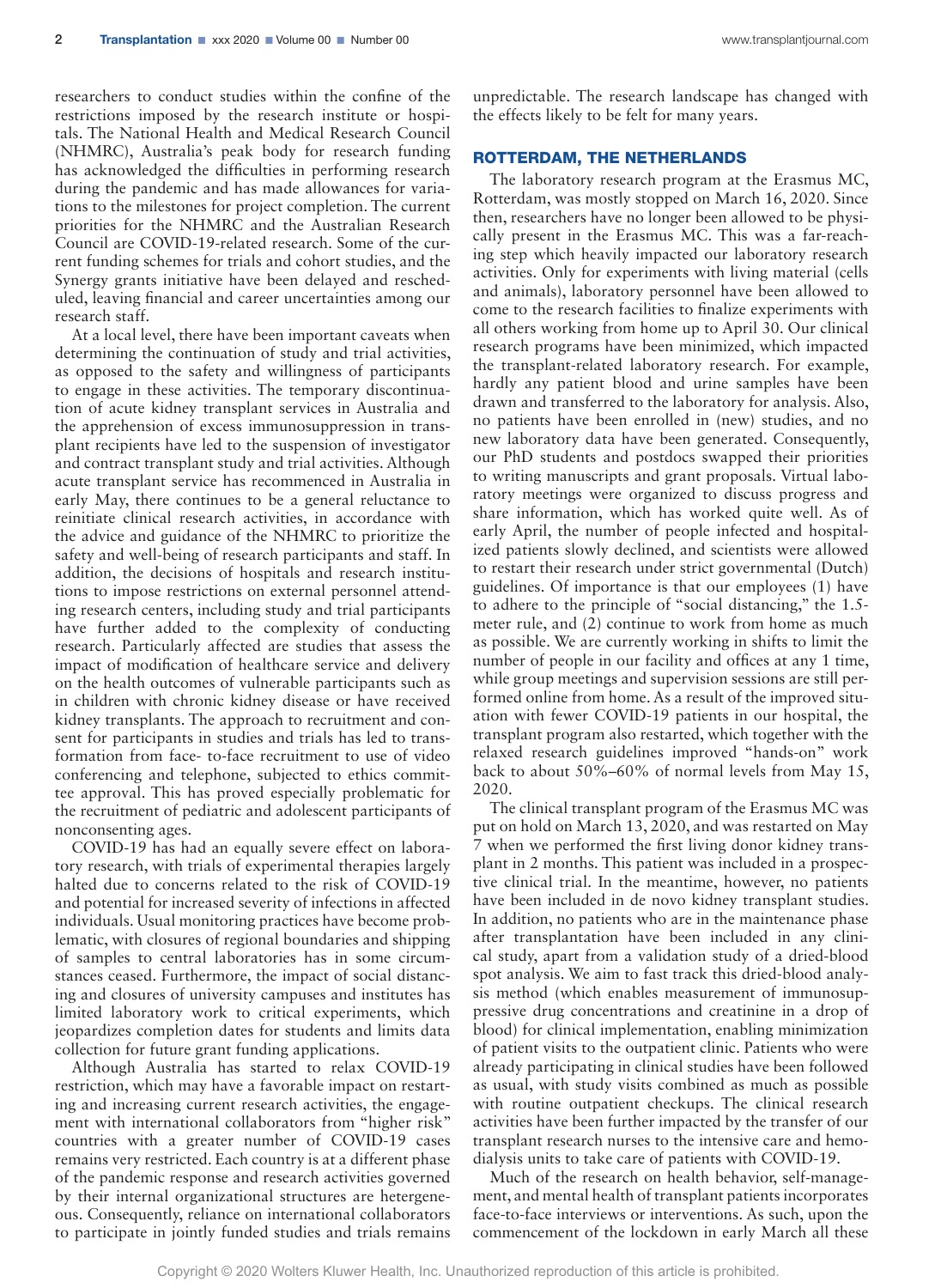research activities were put on hold. For example, outreaching interventions including home-visits are no longer possible. While it is certainly possible to translate a faceto-face intervention to a digital format, it is then essentially a different intervention. This has various methodological consequences. If we continue to deliver our interventions in an adapted format, we are concerned that the findings will not be comparable to the findings among participants in the pre-COVID-19 period. Can we cluster these groups together to maintain the power in the analysis? Might the pandemic influence the key outcomes and how might this affect our findings? We concluded that any continuation in an adapted form would be a significant protocol deviation and findings would therefore not be comparable. Finally, interventional research among transplant recipients that was due to commence in March or thereafter has been suspended until transplant programs are reestablished. One of the main challenges with such studies is the inclusion of sufficient patients to be able to demonstrate an effect. Anticipating difficulty recruiting participants in the outpatient clinic we have decided to postpone initiation of new studies until September 2020 in the hope that transplant programs will then be fully operational. PhD projects will therefore take longer to complete and require additional funding for the extension. Finally, while clinic-based research was put on hold we initiated a telephone interview study to assess the impact of the pandemic on the lives and mental health of patients who received a kidney transplant at our center (Dutch trial register NL8599).

#### NANTES, FRANCE

As a consequence of the national lockdown, which started on March 16, all research activities unrelated to COVID-19 have stopped at the Center for Research in Transplantation and Immunology, INSERM University of Nantes, as has been the case in most of the research laboratories in France. A major difficulty was that we were asked by our administrative authorities to shut down in just 2 or 3 days. This shutdown involved basic, preclinical, and clinical research programs and extended to a clinical trial in transplant patients due to start in 2022 in the context of an EU H2020 program RESHAPE. The consequences will be delay in clinical trials and clinical translation across a wide range of topics. The clinical activity was profoundly affected by the COVID-19 epidemic with the French kidney transplantation program halted. Given the urgency to better understand the pathophysiology of severe COVID-19, several immunologists, and virologists of our center have embarked on a new research project, written in 72 hours and funded by the National Research Agency. This has been a unique opportunity to develop collaboration with clinicians from Infectious Disease and intensive care units, which will allow for other projects in the future. Redeploying resources and expertise from our Center and from the associated Clinical Immunomonitoring platform to analyze immune responses in COVID-19 patients has been an interesting, necessary, and efficient process, though time consuming and with limited institutional support. Members of the center have also provided help to the hospital virology laboratory developing real-time polymerase chain reaction and serology assays for SARS-CoV-2 infection. For most of us, work during the lockdown has

comprised writing research papers and reviews, online meetings, and planning new experiments once our confinement ends. New contracts for researchers due to start were mostly cancelled by the public institutions. Funding from the national agency of research and other sources have been pivoted to COVID-19 research, likely negatively impacting future funding in other areas.

The animal experimentation in our Center is performed in 2 distinct rodent facilities (in different buildings) and 1 large animal facility. All rodents in ongoing experiments were sacrificed with loss of many expensive experiments, and all colonies of animals from commercial vendors were euthanized. The only rodents kept, and to a minimal extend, are genetically modified rats and mice generated in-house. Primates were maintained for future experiments, but new projects have been delayed. A project on the generation of a genetically modified rat as a model of SARS-CoV-2 infection is due to start by the end of June.

The research laboratory has finally reopened on May 11, with very limited activity as we could only allow 10% of the staff to come into the laboratory for the first week and 20% for the second week. Priority has been given to projects involving third-year PhD students, last-year postdoctorates, nonpermanent young researchers, and experiments required to submit or revise publications and to support industrial partnerships.

#### REGENSBURG, GERMANY

Laboratory research activities at our institution in Germany have been limited since mid-March, but maintained at a basic level, as long as those activities did not utilize supplies or personnel that were potentially necessary for patient care during the early period of the COVID-19 outbreak. Widely used social distancing measures were utilized with reduced activities. In cases where human samples were collected as part of ongoing clinical research trials, all possible efforts were made within the guidelines to process and analyze those samples. While research personnel were reduced to an absolute minimum during the early period of the crisis, it has gradually become more apparent that our hospital capacity is not overloaded, so basic research activities are increasing and at this time are nearing a normal level. Research involving animal experiments remains highly restricted.

Research personnel during the most restrictive period of the slow down were allowed to enter the laboratories, but under controlled conditions. However, the majority had and used the option to work on research projects at home in the form of data analysis or article preparation. Return to the research laboratory has been most difficult for people with small children needing day care. If personnel were deemed essential for the care of patients, emergency day care was provided to least some degree by our institution. The restrictions on day care have very recently been loosened, allowing more possibilities for taking care of children so that parents can return to their research activities. Furthermore, in our region of Germany, classes for children up through high school are opening again for many, freeing up time for researchers to return to work under increasingly normal conditions.

The human ethics commission at our institution continued to operate with only slightly reduced capacity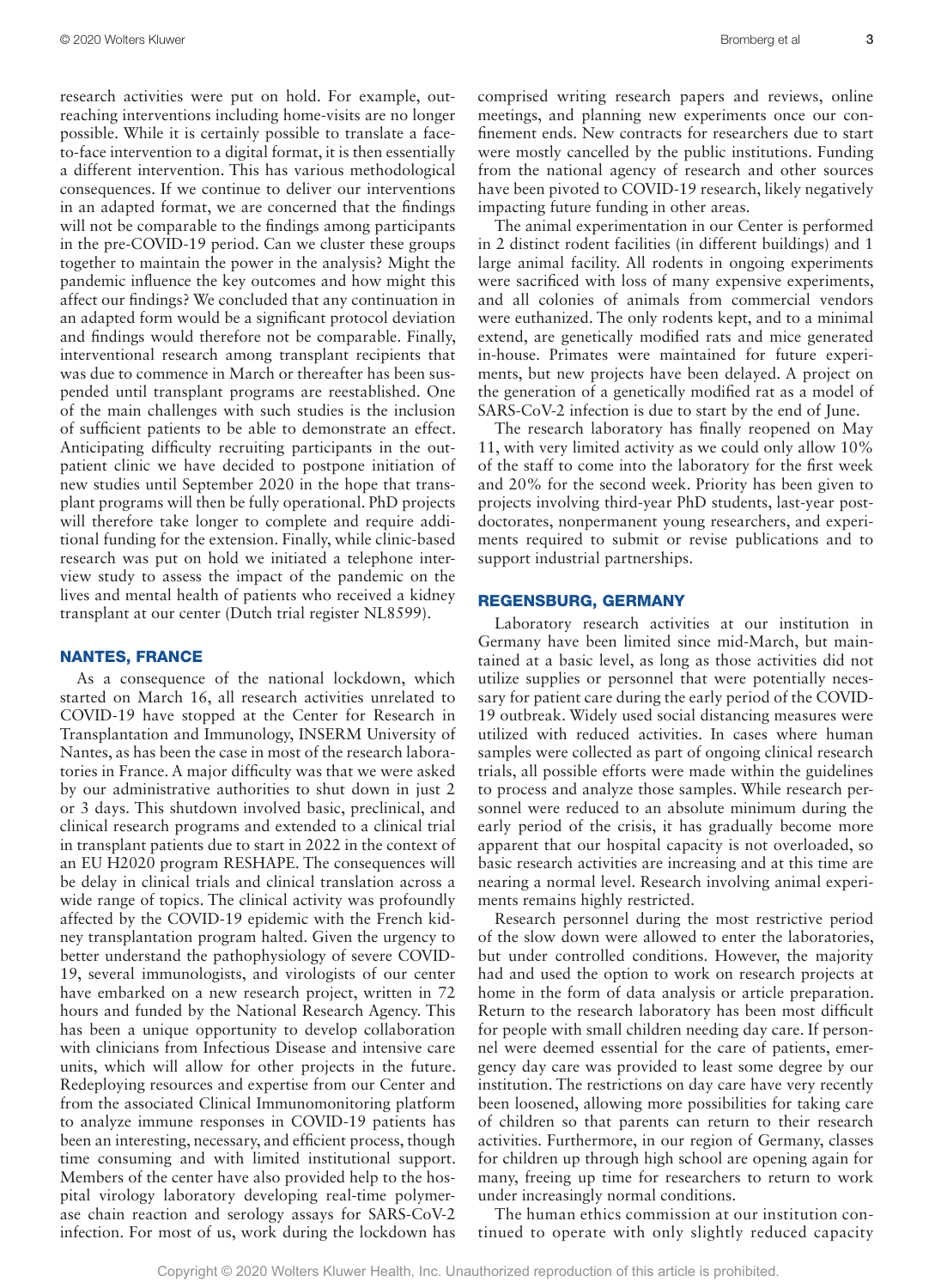throughout the COVID-19 crisis. While the highest priority was given to COVID-19-related studies, all other applications for human studies and trials were also processed. At present, there is essentially no reduced capacity with regard to handling human ethics applications.

# BALTIMORE, USA

Institutional Review Board staff began working remotely at the beginning of March. All nonessential in-person laboratory activities, for both animal and clinical research, were shut down on March 18. Although telemedicine visits were supposed to be allowed for Research from that date, it was not actually allowed till May 11. Johns Hopkins University is postponing all external monitor on-site visits for clinical research protocols until at least May 31. All site initiation visits must take place remotely effective immediately and until at least May 31. On-site site initiation visits for COVID-19 trials and other life-saving trials may be allowed in exceptional circumstances where these may not be performed remotely. The Compliance Monitoring Program has cancelled all monitoring visits. At this time, no new compliance monitoring visits will be scheduled until after June 30, 2020. On-site monitoring visits will be rescheduled once restrictions on in-person meetings and recommendations for social distancing have been lifted. The Compliance Monitoring Program team members are available via e-mail and telephone for questions. All applicable institutional and regulatory requirements for human subjects' research continue to be followed, and proper documentation practices are maintained. The Fundamentals of Good Clinical Practice course has been offered via Zoom. The eIRB 1010 training sessions have been cancelled until further notice.

There is now a COVID-19 Biospecimen Committee, which evaluates requests from researchers for accessing serum or plasma from COVID-19 patients. The committee's default position will be for investigators to receive premade specimen collections for pilot studies with requests for custom made collections considered after pilot studies are completed.

There is a Tiered approach to Research and only Tier 1 studies are allowed with the Institutional Review Board totally focused on COVID protocols:

#### Tier 1—High Direct Benefit to Research Participants

Research in Tier 1 can continue if the principle investigator agrees the research can be conducted in a safe manner that protects subjects, research, and the community. There is a pause on enrolling new research participants unless there is a compelling reason and any in-person visits specifically for research purposes that require subjects to travel from out of state where the Governor of that state has issued a no travel order have ceased. All other in-person interactions may only continue for Tier 1 studies with a compelling justification to continue these interactions and the petition to continue is approved by the IRB. Studies at the Sidney Kimmel Cancer Center or JH-ACH must seek the approval to continue in-person activities from their respective review committees. COVID-19 studies may continue in-person interactions subject to IRB approval.

## Tier 2—Moderate Direct Benefit to Research **Participants**

- Protocols in which research participants are receiving interventions or clinical care that is very interrelated to their research participation (eg, test results coming back that might have clinical implications for their care).
- Some protocols evaluating treatments for chronic conditions (eg, asthma, hypertension, depression, etc).
- Protocols involving assessment of the safety or efficacy of an intervention in which, if stopped, the potential societal benefit of the science would be significantly and adversely impacted, for example, where a research assessment (blood collection or imaging study) is only valuable if collected at a very specific time. This must be measured against the risk to participants, including the risk of exposure of COVID-19.

Research activities in Tier 2 must not enroll new participants in studies requiring in-person interaction nor continue to conduct in-person. The IRB will no longer consider requests to continue in-person activities for this Tier. Data collection that does not require in-person participant interaction (eg, telephone or online) may continue.

No new enrollment is permitted for Tier 2 studies.

## Tier 3—Low Direct Benefit to Research Participants

- Cohort and natural history studies where delays in data collection have limited impact on scientific objectives.
- Protocols in which delays to starting or pausing of research does not substantively impact on research objectives of the research protocol.
- Protocols in which risks to research participants are higher (eg, potentially exposing elderly vulnerable individuals to COVID) and benefits of the study to the participants remain minimal.
- Research with healthy volunteers
- Any minimal risk studies that require research subjects to travel, that involve undergraduate students, or that are in a community setting and require direct interaction with researchers.

Research activities in Tier 3 must not enroll new participants in studies requiring face-to-face interaction nor continue to conduct face-to-face visits. Online visits or data collection that does not require participant interaction may continue.

## LOUSIVILLE, UNITED STATES

Laboratory research and research based on experimental models were significantly impacted by university directed ramping down of nonessential research starting on March 11, 2020, followed by cessation of all nonessential basic science and clinical research activities on March 26, 2020. The university remained open; however, all researchers were strongly encouraged to perform data analysis and writing remotely and come into the university only if functions could not be performed at home. IT resources were made available to ensure secure access to research data and documents so that faculty and personnel could continue to work on data analysis, manuscripts,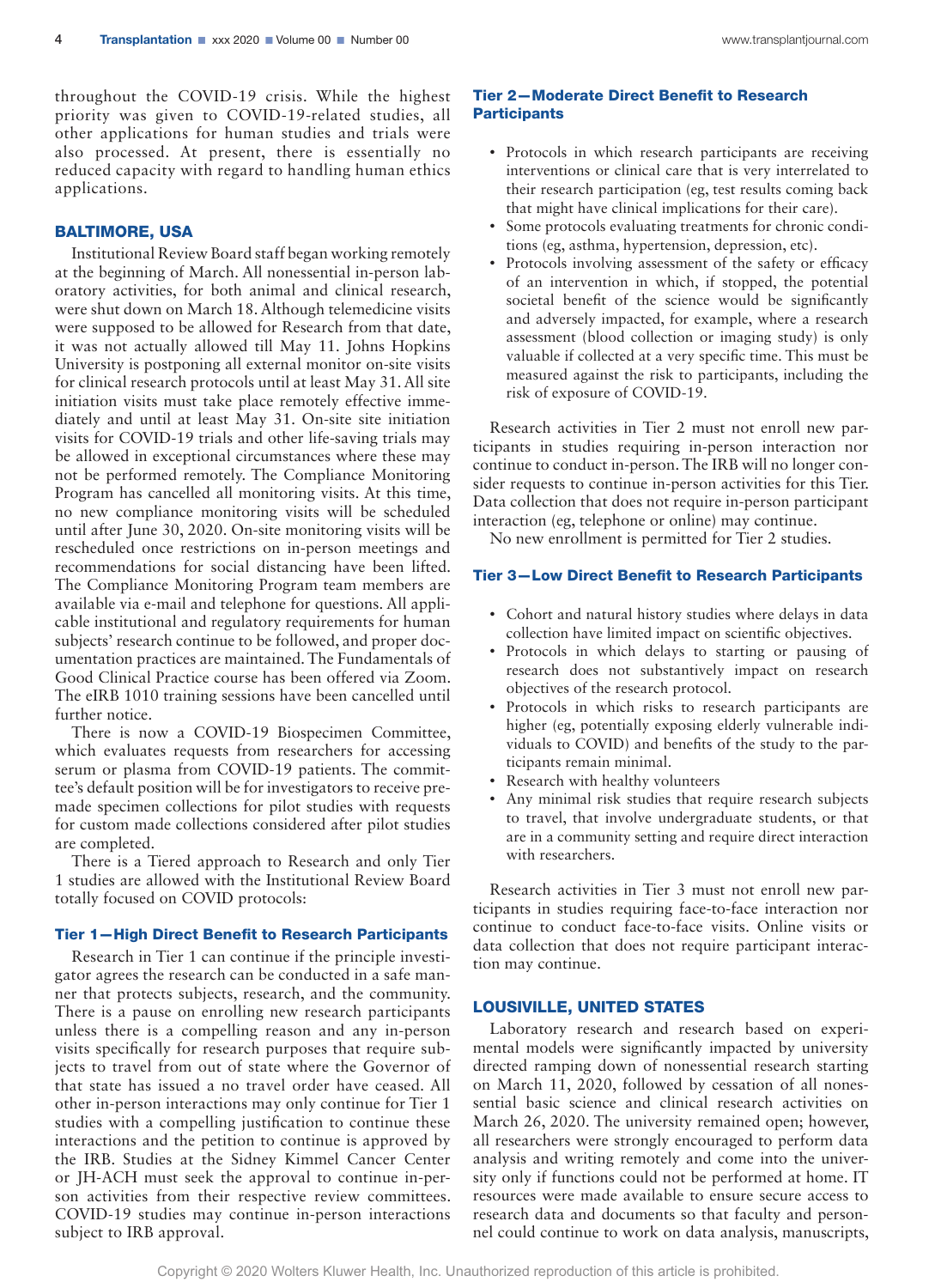and grant applications. Because of potential loss of animal facility personnel and the unknown duration of the COVID-19 pandemic policies, research animal stocks were depleted of all but critical strains and animals for essential research, which was defined as activity that if discontinued would cause significant and irreplaceable data loss or was required for maintenance of equipment, data, samples, animal populations. With specific approval from the Dean, faculty and staff could continue to conduct experiments for "essential" research. The current experimental transplantation experiments were not deemed essential, and there was some loss of commercially available strains of animals. However, these experiments will be able to restart as soon as the university gives permission. Time and effort cannot be charged to grant funds if experiments are not being conducted. In April and May, research staff and technicians who did not have sufficient work to perform at home were furloughed, which further increased the economic impact on laboratory research.

The transition to a remote research environment was fairly smooth. The university provided multiple platforms for online meetings and provided daily and weekly updates. All university-related domestic and international travel was banned, and campus events were cancelled or moved to online meetings. The remote research mandate for laboratory research has been extended to May 31 at least and a potential restart of all research and teaching is planned for the fall semester, assuming the COVID-19 infection rate continues to decline.

The brighter spots include the excellent communication between the university and research faculty and the community in general. Severe financial impacts have been distributed fairly and commercial animal vendors are offering a 25% discount to ease the financial burden of replacing the animals that were sacrificed in the shutdown. We have been able to use the time to reassess research direction, tidy-up neglected manuscripts and data, and prepare grants for shared equipment and improved research facilities.

Clinical transplantation research, with the exception of drug studies, or clinical trials that if stopped, might endanger study subjects, was put on hold by the pandemic. This was due primarily to cessation of all elective procedures at university affiliated hospitals, in preparation for large numbers of COVID-19 patients. Clinical research procedures deemed nonessential were halted, and those with federal funding were reported to regulatory agencies as on hold. These included studies related to function and physical therapy in hand transplant recipients and new mechanical circulatory support devices used to bridge critically ill patients to heart transplant. Experimental clinical trials such as the current study of allotransplantation of the hand have been put on hold, as was done by colleagues at other VCA centers in the United States. Follow-up of VCA study subjects is currently limited to telemedicine, and deviations have occurred with some study procedures, such as timing of blood draws to measure immunosuppression drug levels. Subjects were counseled that drug levels were critical to maintain their health and the health of their graft, but to use their judgement on the safety of exposure to COVID-19 at local health centers. Annual evaluations and other study interventions have been postponed until late summer/fall.

Where possible, solid organ transplantation data studies have continued as have procedures conducted in the course of standard clinical care of the patients. Of the 24 active clinical studies in transplantation, more than half could not continue. All living-related kidney transplants were postponed, resulting in a 10% reduction in volume of kidney recipients who could participate in research protocols. Deceased donor abdominal transplants continued as normal. All lung transplant candidates with a LAS of <50 and heart transplant candidates with a status of 4, 5, or 6 were put on hold, greatly reducing the number of available research candidates. Restrictions on travel imposed outside the university impacted the availability of on-site help for implant studies. There was also a transient lack of the ability to test donors for COVID-19 before transplant and potential donors were not accepted if COVID-19 status was unknown; however, this situation has now been resolved.

As with experimental studies, when clinical studies are placed on hold, personnel effort cannot be charged to the grant. We hope for, but cannot depend on, the extension of these funds to account for the time lost due to the pandemic. Time points in clinical studies will be altered. We do not predict significant impact on outcomes at this time. Our hospital and university administration performed admirably with daily, sometimes multiple daily communications via conference calls and e-mail 7 days a week. The University Institutional Review Board remained functional and continues to meet on a regular schedule online. Access to federal grant funding administration was and is also excellent, with no interruption in processing new awards or new grant applications. The university has remained open with online access to libraries and with hospital and university IT support to ensure that faculty had remote secure access to protected patient information.

#### CHICAGO, UNITED STATES

The University of Chicago research laboratories have been closed to non-COVID-19 research from the week of March 16, 2020. We had about 1 week to wind down experiments, and prepare the laboratory for a 4-week shutdown, which unfortunately was extended for another 6 weeks as a result of state mandate. We reduced our mouse colony by about 30%, keeping breeding cages and longterm posttransplant and control mice. We were allowed to designate 3 essential personnel to come into and check on the laboratory and to complete long-term experiments. However, we are not allowed to start new experiments or order supplies or mice, unless they are directly COVID-19 related. After over approximately 45000 confirmed COVID-19 cases and 2000 deaths, the city of Chicago has seen the flattening in the numbers of new COVID-19 cases. Our institution has issued a plan for a phased research resumption, with on-campus research moving from the current 10% of pre-COVID-19 levels, to 25% and then 50% over the summer. We have developed a plan for safe return to work for our research team members exercising social distancing and safety measures, including working shifts, proper distancing at work space, utilizing personal protective equipment and sanitizers. Taken together, we anticipate that we will have no experiments involving the study of long-term posttransplant tolerant mice for at least